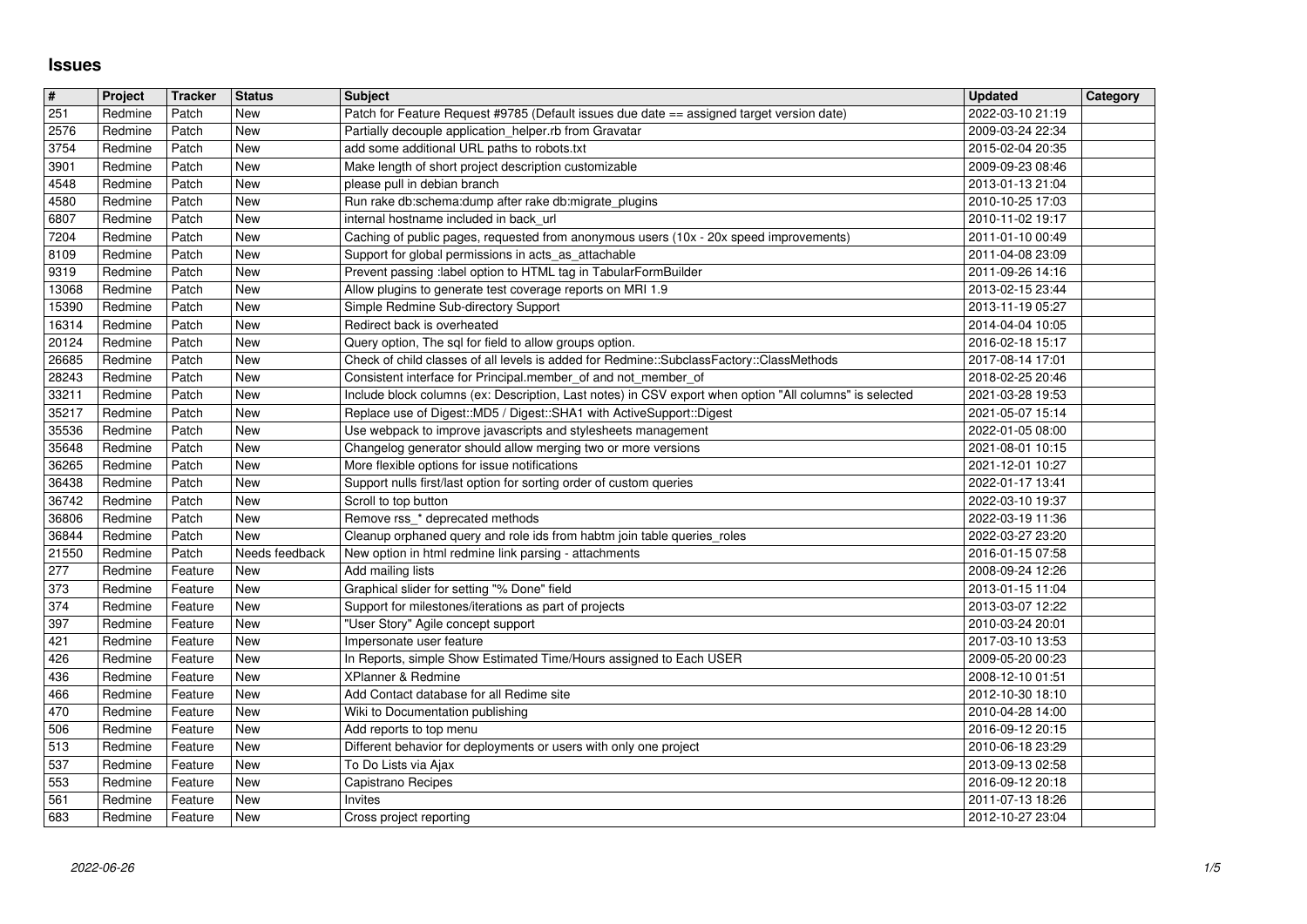| $\overline{\mathbf{r}}$ | Project            | <b>Tracker</b>     | <b>Status</b>            | <b>Subject</b>                                                                                                                 | <b>Updated</b>                       | Category |
|-------------------------|--------------------|--------------------|--------------------------|--------------------------------------------------------------------------------------------------------------------------------|--------------------------------------|----------|
| 877<br>946              | Redmine<br>Redmine | Feature<br>Feature | New<br>New               | ability to vary the units used to track time<br>Configurable Per-Project Text on New Issue Screen                              | 2010-03-22 21:25<br>2013-04-10 15:03 |          |
| 978                     | Redmine            | Feature            | <b>New</b>               | Different trackers on different projects?                                                                                      | 2013-03-26 16:00                     |          |
| 1024                    | Redmine            | Feature            | <b>New</b>               | Remove unneeded .js files to speed page load                                                                                   | 2012-10-30 21:32                     |          |
| 1137<br>1158            | Redmine<br>Redmine | Feature<br>Feature | <b>New</b><br>New        | Project version<br>Polls                                                                                                       | 2012-10-27 23:09<br>2017-02-04 06:40 |          |
| 1166                    | Redmine            | Feature            | New                      | broadcast                                                                                                                      | 2013-03-18 05:56                     |          |
| 1496                    | Redmine            | Feature            | <b>New</b>               | Save queries for any project                                                                                                   | 2008-06-18 21:53                     |          |
| 1823<br>1824            | Redmine<br>Redmine | Feature<br>Feature | New<br>New               | Yes/No Vote for "Can replicate issue?"<br>Pastebin                                                                             | 2012-10-28 19:08<br>2011-03-04 21:05 |          |
| 1827                    | Redmine            | Feature            | <b>New</b>               | [wish] Add another notification option: insert it into the activity page or another one                                        | 2008-08-28 14:48                     |          |
| 1858                    | Redmine            | Feature            | New                      | Provide Resources for Webmasters without access to SSH/Shell                                                                   | 2008-09-04 23:52                     |          |
| 1870<br>1982            | Redmine<br>Redmine | Feature<br>Feature | <b>New</b><br><b>New</b> | Show progress towards the nearest version in the sidebar<br>Extend homepage with forums and admin pages                        | 2008-09-08 16:34<br>2013-04-10 18:01 |          |
| 2060                    | Redmine            | Feature            | New                      | Make project members visibility configurable to user groups                                                                    | 2008-10-21 15:05                     |          |
| 2082                    | Redmine            | Feature            | <b>New</b>               | Rename Issue as Ticket (or ) in GUI                                                                                            | 2008-10-25 05:50                     |          |
| 2181<br>2389            | Redmine<br>Redmine | Feature<br>Feature | <b>New</b><br>New        | Display more statistics about a user on the account page<br>Standard and custom issue fields should have a description/tooltip | 2013-02-18 04:33<br>2012-10-23 13:50 |          |
| 2448                    | Redmine            | Feature            | New                      | Graphviz of ticket dependencies (with example)                                                                                 | 2016-11-30 14:00                     |          |
| 2460                    | Redmine            | Feature            | <b>New</b>               | List files on version page                                                                                                     | 2011-11-22 23:52                     |          |
| 2579                    | Redmine            | Feature            | <b>New</b>               | Configure SSL schema for "private" actions.                                                                                    | 2009-01-25 16:25                     |          |
| 2596<br>2613            | Redmine<br>Redmine | Feature<br>Feature | <b>New</b><br>New        | There are X users currently {editing viewing} this ticket<br>Define working steps/packages for tickets                         | 2009-01-27 00:13<br>2009-02-05 11:11 |          |
| 2646                    | Redmine            | Feature            | New                      | Having a dynamic sitemaps file for search robots scanning                                                                      | 2010-09-26 13:46                     |          |
| 2671                    | Redmine            | Feature            | New                      | Reports to show people's working performance and project overview status.                                                      | 2009-02-09 18:31                     |          |
| 2675                    | Redmine            | Feature            | <b>New</b><br><b>New</b> | Watch - add a personal comment<br>Search and stats on workflow transitions                                                     | 2009-02-05 09:25                     |          |
| 2678<br>2686            | Redmine<br>Redmine | Feature<br>Feature | New                      | Role adminsitration with many projects / users -> grid overview, one submit                                                    | 2013-04-11 12:50<br>2020-09-08 12:04 |          |
| 2709                    | Redmine            | Feature            | New                      | Modify default values                                                                                                          | 2013-03-18 07:53                     |          |
| 2728                    | Redmine            | Feature            | <b>New</b>               | Offline Support                                                                                                                | 2013-04-19 22:56                     |          |
| 2880                    | Redmine            | Feature            | <b>New</b>               | Possibility to know if an issue has been read by assignee                                                                      | 2013-03-18 13:59                     |          |
| 2885<br>2897            | Redmine<br>Redmine | Feature<br>Feature | New<br>New               | A segregated numbering per project<br>Tagging in Redmine                                                                       | 2013-03-18 17:08<br>2018-08-26 22:55 |          |
| 2951                    | Redmine            | Feature            | New                      | I would like to see Summery filtered on Versions                                                                               | 2009-03-13 12:18                     |          |
| 3001                    | Redmine            | Feature            | New                      | "Assign to" history in filter or etc.                                                                                          | 2017-09-21 12:38                     |          |
| 3031                    | Redmine            | Feature            | New                      | context menu won't allow Assigned_To change cross projects                                                                     | 2009-03-23 18:10                     |          |
| 3048<br>3077            | Redmine<br>Redmine | Feature<br>Feature | New<br>New               | Central Wiki, FAQ, Documents, etc. for different Projects<br>Customer Feedback System                                          | 2010-07-21 19:21<br>2013-03-18 20:51 |          |
| 3090                    | Redmine            | Feature            | New                      | field "Assigned to" with roles                                                                                                 | 2013-03-18 16:50                     |          |
| 3103                    | Redmine            | Feature            | New                      | function suggestion about open area of information                                                                             | 2009-04-02 07:45                     |          |
| 3125<br>3146            | Redmine            | Feature            | New                      | Merging 2 different Redmine Installations                                                                                      | 2018-02-27 04:46                     |          |
| 3197                    | Redmine<br>Redmine | Feature<br>Feature | New<br>New               | Optional Filters in custom queries<br>DateStatusChanged                                                                        | 2009-04-09 13:14<br>2013-03-18 15:20 |          |
|                         |                    |                    |                          |                                                                                                                                |                                      |          |
|                         |                    |                    |                          |                                                                                                                                |                                      |          |
|                         |                    |                    |                          |                                                                                                                                |                                      |          |
|                         |                    |                    |                          |                                                                                                                                |                                      |          |
|                         |                    |                    |                          |                                                                                                                                |                                      |          |
|                         |                    |                    |                          |                                                                                                                                |                                      |          |
|                         |                    |                    |                          |                                                                                                                                |                                      |          |
|                         |                    |                    |                          |                                                                                                                                |                                      |          |
|                         |                    |                    |                          |                                                                                                                                |                                      |          |
|                         |                    |                    |                          |                                                                                                                                |                                      |          |
|                         |                    |                    |                          |                                                                                                                                |                                      |          |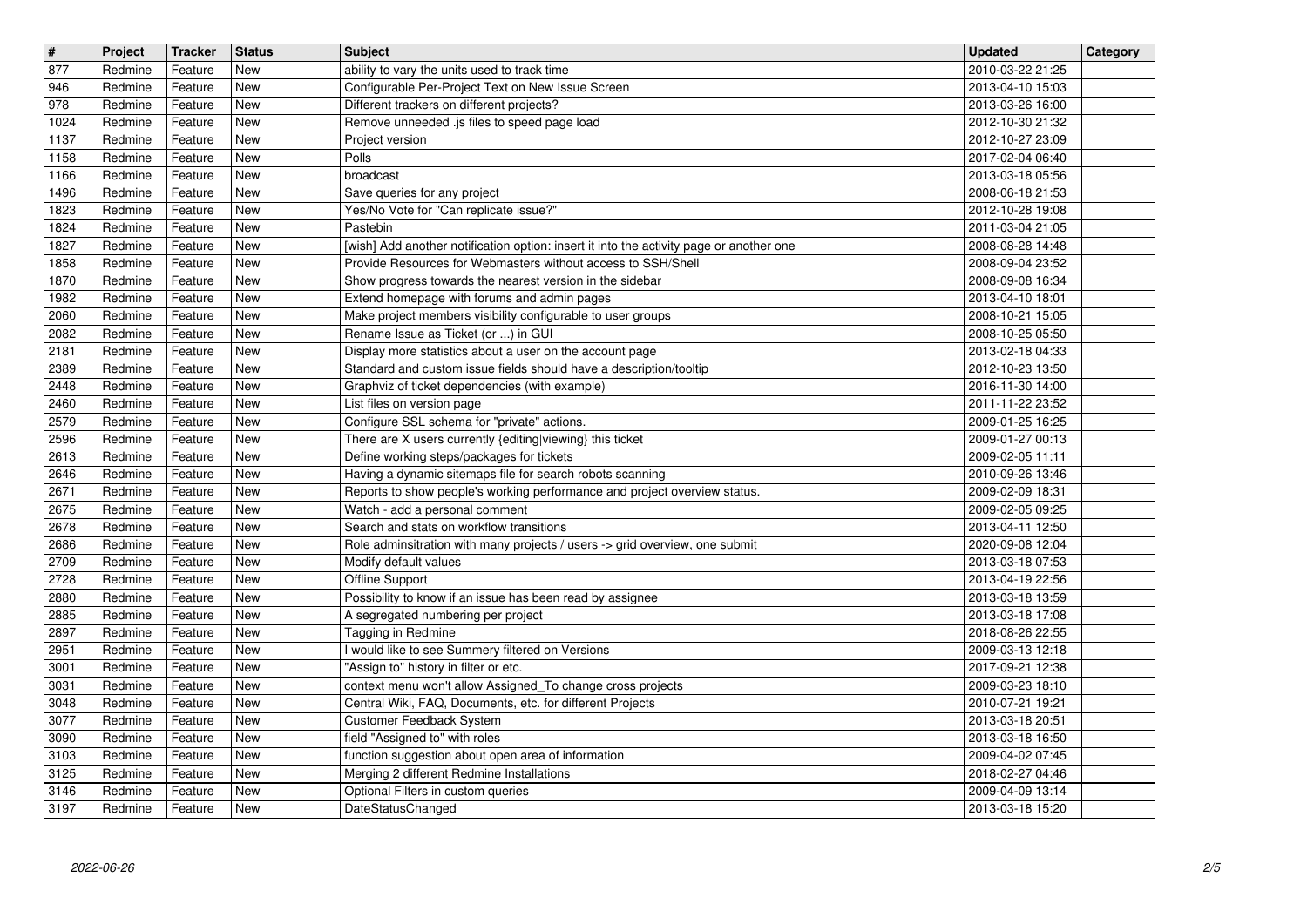| $\overline{\mathbf{t}}$ | Project            | Tracker            | <b>Status</b>            | <b>Subject</b>                                                                                                                                                    | <b>Updated</b>                       | Category |
|-------------------------|--------------------|--------------------|--------------------------|-------------------------------------------------------------------------------------------------------------------------------------------------------------------|--------------------------------------|----------|
| 3269<br>3428            | Redmine<br>Redmine | Feature<br>Feature | New<br><b>New</b>        | Writing a single batch file for all rake tasks<br>Need AJAX Based Issue Addition                                                                                  | 2009-05-14 00:15<br>2011-11-04 19:59 |          |
| 3443                    | Redmine            | Feature            | <b>New</b>               | Show users                                                                                                                                                        | 2013-04-09 14:08                     |          |
| 3487<br>3505            | Redmine<br>Redmine | Feature<br>Feature | <b>New</b><br>New        | Downloadable files on another host<br>Risk Management                                                                                                             | 2013-03-18 15:31<br>2011-02-10 00:11 |          |
| 3506                    | Redmine            | Feature            | New                      | Need ability to restrict which role can update/select the target version when updating or submitting an issue                                                     | 2013-03-18 16:47                     |          |
| 3508                    | Redmine            | Feature            | <b>New</b>               | Migrating individual project from redmine to another instance of redmine                                                                                          | 2009-06-18 08:27                     |          |
| 3513<br>3529            | Redmine<br>Redmine | Feature<br>Feature | <b>New</b><br>New        | <b>Baseline Project</b><br>Deleting a tracker does not allow you to reassign issues to a different tracker                                                        | 2020-11-26 16:29<br>2013-03-27 05:03 |          |
| 3603                    | Redmine            | Feature            | <b>New</b>               | Add a way to change issue start-/due dates directly from the issue list                                                                                           | 2011-11-24 20:29                     |          |
| 3620<br>3702            | Redmine<br>Redmine | Feature<br>Feature | <b>New</b><br>New        | Roles displayed for users in admin area<br>History tickets                                                                                                        | 2013-03-18 16:44<br>2013-03-18 16:58 |          |
| 3788                    | Redmine            | Feature            | <b>New</b>               | Fields with dropdowns should not show if there are no values                                                                                                      | 2009-08-27 19:48                     |          |
| 3895<br>3963            | Redmine<br>Redmine | Feature<br>Feature | <b>New</b><br><b>New</b> | CSS class "selected" should be assigned to selected items in the top-menu<br>Associate a hostname to a particular project                                         | 2011-04-09 18:54<br>2009-10-11 12:06 |          |
| 3995                    | Redmine            | Feature            | <b>New</b>               | Upgrade to "Files" module                                                                                                                                         | 2012-11-15 23:11                     |          |
| 4111<br>4269            | Redmine<br>Redmine | Feature<br>Feature | <b>New</b><br><b>New</b> | integrate Issues with basecamp TODO<br>Allow ca_path option for reposman.rb to validate peer certificate                                                          | 2009-11-09 16:31<br>2009-12-04 15:05 |          |
| 4388                    | Redmine            | Feature            | <b>New</b>               | Ablitity to rearrange tracker fields for particular project                                                                                                       | 2013-04-09 15:56                     |          |
| 4516                    | Redmine            | Feature            | <b>New</b>               | Cache gravatars<br>watch categories and users                                                                                                                     | 2013-04-22 11:28                     |          |
| 4558<br>4636            | Redmine<br>Redmine | Feature<br>Feature | New<br><b>New</b>        | System-wide Object Label Settings and the general Open Pario Malaise                                                                                              | 2010-01-12 22:31<br>2013-04-09 16:12 |          |
| 4826                    | Redmine            | Feature            | <b>New</b>               | picker needed to find id's of related issues and projects etc                                                                                                     | 2010-07-08 17:53                     |          |
| 4829<br>4960            | Redmine<br>Redmine | Feature<br>Feature | New<br>New               | Write an installer<br>Links to latest version of all files modified by a tickets associated revisions                                                             | 2010-02-13 05:31<br>2010-03-02 02:19 |          |
| 4980                    | Redmine            | Feature            | New                      | Reference to a commit in a different project                                                                                                                      | 2010-03-03 20:54                     |          |
| 5017<br>5078            | Redmine<br>Redmine | Feature<br>Feature | <b>New</b><br><b>New</b> | Custom columns on Admin/Users page<br>Documental Repository vía JCR                                                                                               | 2010-03-09 16:42<br>2010-03-15 09:57 |          |
| 5161                    | Redmine            | Feature            | <b>New</b>               | Ability to backup a project                                                                                                                                       | 2010-03-23 21:26                     |          |
| 5391<br>5420            | Redmine<br>Redmine | Feature<br>Feature | <b>New</b><br><b>New</b> | progression of versions *per* *branch*<br>User support helper script                                                                                              | 2011-01-07 18:24<br>2010-10-25 16:58 |          |
| 5428                    | Redmine            | Feature            | <b>New</b>               | <b>Featured Files</b>                                                                                                                                             | 2010-05-03 09:33                     |          |
| 5430                    | Redmine            | Feature            | New                      | Project-Specific Default Priority                                                                                                                                 | 2017-12-08 20:15                     |          |
| 5483<br>5516            | Redmine<br>Redmine | Feature<br>Feature | <b>New</b><br>New        | Change subtask view<br>A new field for Quality Assist                                                                                                             | 2011-04-03 11:17<br>2010-05-12 22:17 |          |
| 5537                    | Redmine            | Feature            | New                      | Simplify Wiki cross-page linking                                                                                                                                  | 2011-05-06 10:46                     |          |
| 5640<br>5658            | Redmine<br>Redmine | Feature<br>Feature | <b>New</b><br>New        | Write access to the repository. Or the link between the repository and the other sections.<br>Add item on AJAX context menu to display details of selected issues | 2011-03-29 12:55<br>2010-06-08 23:27 |          |
| 5799                    | Redmine            | Feature            | New                      | Add user management and group management permissions                                                                                                              | 2010-07-01 15:44                     |          |
| 5825<br>5836            | Redmine<br>Redmine | Feature<br>Feature | <b>New</b><br>New        | Fine grained permissions - per project<br>Add "edit subject" (rename) function to context menu                                                                    | 2010-07-06 15:21<br>2010-07-08 03:52 |          |
| 5863                    | Redmine            | Feature            | New                      | Remove All Plugins<br>Redmine Federation: interlinking between "joined" redmine installations                                                                     | 2013-04-10 13:50                     |          |
| 5916                    | Redmine            | Feature            | New                      |                                                                                                                                                                   | 2012-03-19 14:10                     |          |
|                         |                    |                    |                          |                                                                                                                                                                   |                                      |          |
|                         |                    |                    |                          |                                                                                                                                                                   |                                      |          |
|                         |                    |                    |                          |                                                                                                                                                                   |                                      |          |
|                         |                    |                    |                          |                                                                                                                                                                   |                                      |          |
|                         |                    |                    |                          |                                                                                                                                                                   |                                      |          |
|                         |                    |                    |                          |                                                                                                                                                                   |                                      |          |
|                         |                    |                    |                          |                                                                                                                                                                   |                                      |          |
|                         |                    |                    |                          |                                                                                                                                                                   |                                      |          |
|                         |                    |                    |                          |                                                                                                                                                                   |                                      |          |
|                         |                    |                    |                          |                                                                                                                                                                   |                                      |          |
|                         |                    |                    |                          |                                                                                                                                                                   |                                      |          |
|                         |                    |                    |                          |                                                                                                                                                                   |                                      |          |
|                         |                    |                    |                          |                                                                                                                                                                   |                                      |          |
|                         |                    |                    |                          |                                                                                                                                                                   |                                      |          |
|                         |                    |                    |                          |                                                                                                                                                                   |                                      |          |
|                         |                    |                    |                          |                                                                                                                                                                   |                                      |          |
|                         |                    |                    |                          |                                                                                                                                                                   |                                      |          |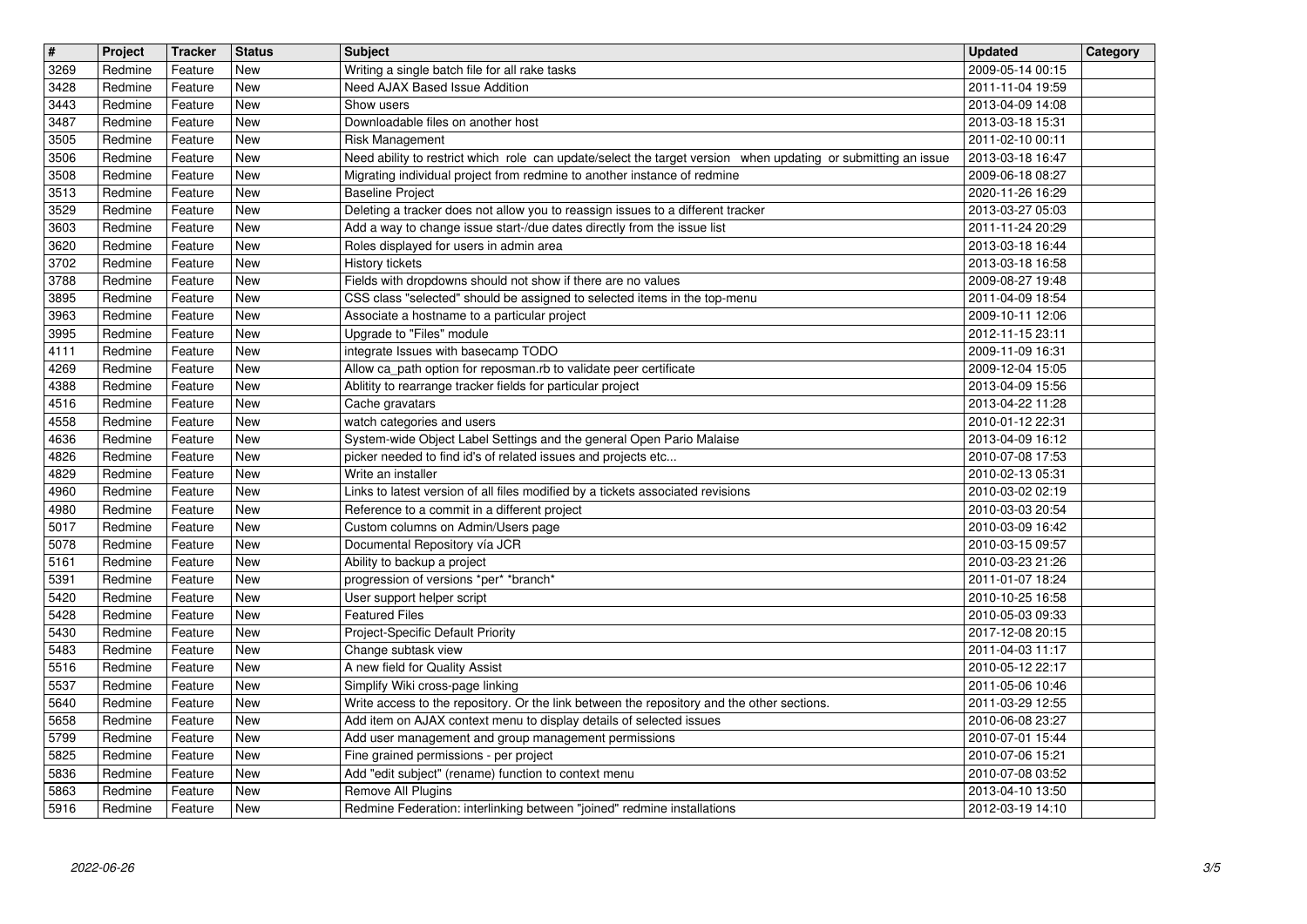| $\overline{\mathbf{r}}$ | Project            | <b>Tracker</b>     | <b>Status</b>            | <b>Subject</b>                                                                                                                                  | <b>Updated</b>                       | Category |
|-------------------------|--------------------|--------------------|--------------------------|-------------------------------------------------------------------------------------------------------------------------------------------------|--------------------------------------|----------|
| 5938<br>5955            | Redmine<br>Redmine | Feature<br>Feature | <b>New</b><br><b>New</b> | Project Page Viewing and Collapsing of Subprojects<br>Hooks should provide all controller instance variables by default                         | 2010-07-26 15:14<br>2010-07-27 06:44 |          |
| 6058                    | Redmine            | Feature            | <b>New</b>               | better sub project support                                                                                                                      | 2011-01-18 20:48                     |          |
| 6059<br>6062            | Redmine<br>Redmine | Feature<br>Feature | <b>New</b><br><b>New</b> | Global links<br>Meeting tracker                                                                                                                 | 2011-01-18 20:49<br>2010-08-26 18:24 |          |
| 6211                    | Redmine            | Feature            | <b>New</b>               | Make WikiWords and acronyms as wiki links                                                                                                       | 2010-08-25 17:04                     |          |
| 6212<br>6213            | Redmine<br>Redmine | Feature<br>Feature | New<br><b>New</b>        | Page synonyms<br>Common acronym definition                                                                                                      | 2010-08-25 17:12<br>2010-08-25 17:28 |          |
| 6214                    | Redmine            | Feature            | <b>New</b>               | Page name expansion for links                                                                                                                   | 2010-08-25 17:25                     |          |
| 6231                    | Redmine            | Feature            | <b>New</b>               | Version dependent to a subproject Version                                                                                                       | 2012-09-28 19:05                     |          |
| 6257<br>6321            | Redmine<br>Redmine | Feature<br>Feature | <b>New</b><br><b>New</b> | show/hide Secrets (eg. Passwords) in Wiki Sites<br>Plugin web interface and web installation                                                    | 2014-04-25 04:48<br>2010-09-11 09:52 |          |
| 6360                    | Redmine            | Feature            | New                      | Title attributes for major interface elements                                                                                                   | 2010-09-10 20:09                     |          |
| 6366<br>6367            | Redmine<br>Redmine | Feature<br>Feature | <b>New</b><br>New        | Due date on an issue should follow the associated release due date if it exists<br>Shorten links to tickets in comments to #1234 format on save | 2010-09-14 11:33<br>2010-09-12 06:39 |          |
| 6369                    | Redmine            | Feature            | New                      | Add custom format field type that is Resolvers                                                                                                  | 2010-09-12 06:51                     |          |
| 6380<br>6517            | Redmine<br>Redmine | Feature<br>Feature | <b>New</b><br>New        | filter in report<br>Redmine on MochaUI                                                                                                          | 2010-09-13 14:32<br>2013-03-20 18:16 |          |
| 6535                    | Redmine            | Feature            | New                      | Issue "Other Comments" Field                                                                                                                    | 2010-09-29 21:02                     |          |
| 6643<br>6665            | Redmine<br>Redmine | Feature<br>Feature | New<br><b>New</b>        | real priorities<br>Copy member settings between project                                                                                         | 2010-10-25 16:14<br>2010-10-14 14:42 |          |
| 6701                    | Redmine            | Feature            | <b>New</b>               | Split the Enumerations admin panel to separate panels                                                                                           | 2010-11-27 00:40                     |          |
| 6805<br>6808            | Redmine<br>Redmine | Feature<br>Feature | New<br>New               | add non-ambiguous ISO-ordered date/time formatting<br>first class citizenry for all types of fields in Redmine                                  | 2011-02-14 18:36<br>2010-11-02 19:31 |          |
| 7105                    | Redmine            | Feature            | New                      | Popup menu for the Projects link                                                                                                                | 2010-12-13 22:39                     |          |
| 7109<br>7110            | Redmine<br>Redmine | Feature<br>Feature | <b>New</b><br>New        | how to assign role for user while registering?<br>Api documentation tab                                                                         | 2010-12-14 19:50<br>2010-12-14 15:41 |          |
| 7388                    | Redmine            | Feature            | <b>New</b>               | Add option in textarea to use tab to insert tab character in Description                                                                        | 2011-01-20 13:24                     |          |
| 7441<br>7558            | Redmine<br>Redmine | Feature<br>Feature | <b>New</b><br><b>New</b> | Need of charts bugs report<br>Built-in critical data backup                                                                                     | 2011-01-25 18:19<br>2011-02-06 02:49 |          |
| 7617                    | Redmine            | Feature            | <b>New</b>               | Replicating a redmine instance geographically across continents                                                                                 | 2011-02-15 07:24                     |          |
| 7972<br>8567            | Redmine<br>Redmine | Feature<br>Feature | New<br>New               | Include SSL configuration in default setup procedure<br>Move to capistrano for automation of installation/upgrade                               | 2011-03-23 18:54<br>2011-06-09 02:46 |          |
| 8595                    | Redmine            | Feature            | <b>New</b>               | Standards Adoption / Contribution                                                                                                               | 2011-07-14 18:20                     |          |
| 8598<br>8966            | Redmine<br>Redmine | Feature<br>Feature | New<br>New               | links to email for any user<br>Support for keyword substitution in SVN                                                                          | 2011-06-16 17:13<br>2011-08-11 16:26 |          |
| 9133                    | Redmine            | Feature            | <b>New</b>               | improve error message about missing priority field                                                                                              | 2011-08-29 19:39                     |          |
| 9604<br>10011           | Redmine<br>Redmine | Feature<br>Feature | New<br>New               | Make project name in Actvity stream items as link<br>Ability to mark the current task                                                           | 2011-11-21 06:20<br>2012-01-23 13:03 |          |
| 10058                   | Redmine            | Feature            | New                      | Hide list of members                                                                                                                            | 2012-01-26 12:45                     |          |
| 10083<br>10121          | Redmine<br>Redmine | Feature<br>Feature | New<br>New               | Change the color of resolved issue<br>Watchers - Add Group / Role                                                                               | 2013-04-09 12:14<br>2021-01-07 13:15 |          |
| 10188                   | Redmine            | Feature            | New                      | Add new frame section to Overview tab                                                                                                           | 2012-02-09 18:17                     |          |
|                         |                    |                    |                          |                                                                                                                                                 |                                      |          |
|                         |                    |                    |                          |                                                                                                                                                 |                                      |          |
|                         |                    |                    |                          |                                                                                                                                                 |                                      |          |
|                         |                    |                    |                          |                                                                                                                                                 |                                      |          |
|                         |                    |                    |                          |                                                                                                                                                 |                                      |          |
|                         |                    |                    |                          |                                                                                                                                                 |                                      |          |
|                         |                    |                    |                          |                                                                                                                                                 |                                      |          |
|                         |                    |                    |                          |                                                                                                                                                 |                                      |          |
|                         |                    |                    |                          |                                                                                                                                                 |                                      |          |
|                         |                    |                    |                          |                                                                                                                                                 |                                      |          |